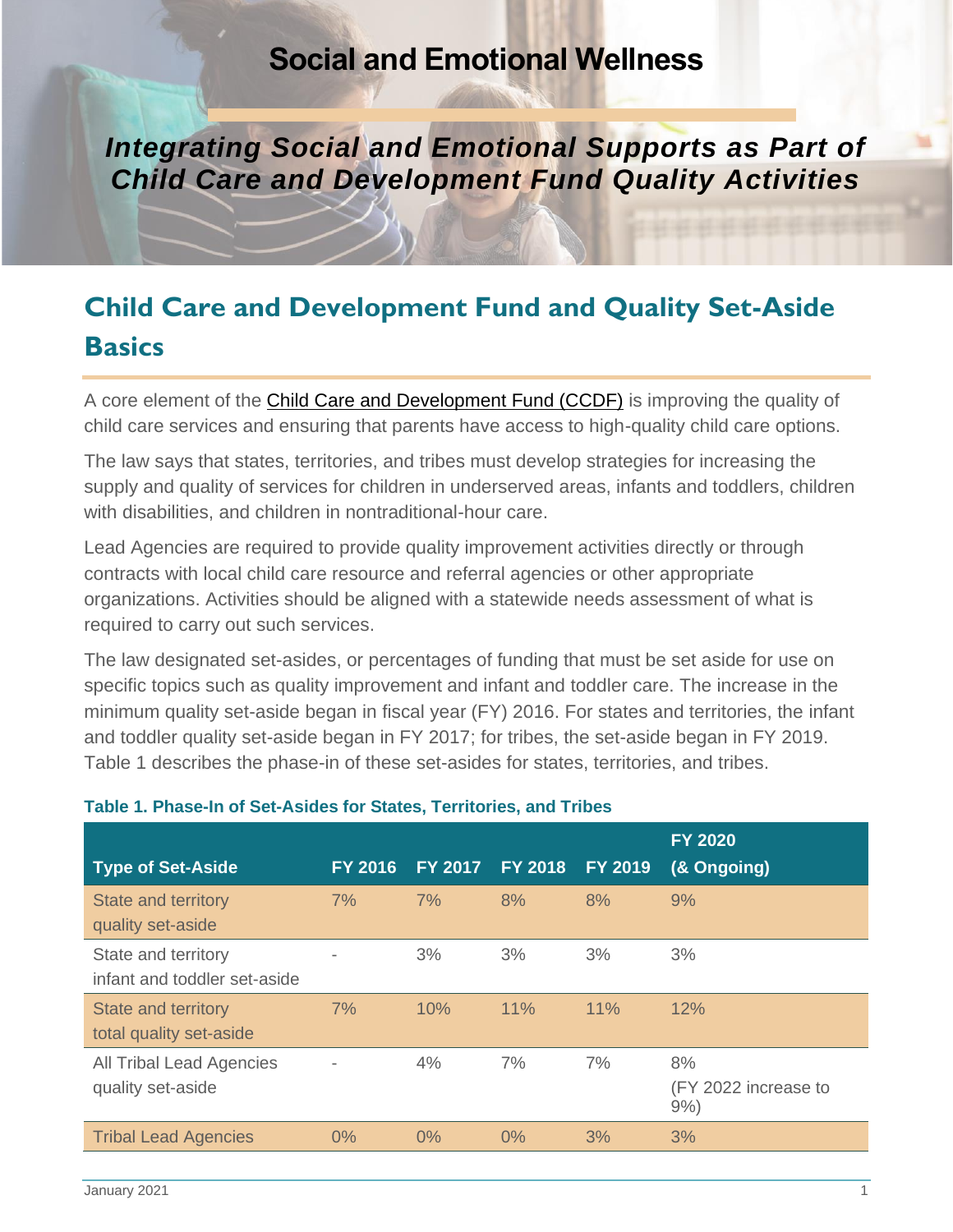### **SOCIAL AND EMOTIONAL WELLNESS**

*Integrating Social and Emotional Supports as Part of Child Care and Development Fund Quality Activities*

| Type of Set-Aside                                                              |  |  | <b>FY 2020</b><br>FY 2016 FY 2017 FY 2018 FY 2019 (& Ongoing) |
|--------------------------------------------------------------------------------|--|--|---------------------------------------------------------------|
| infant and toddler set-aside<br>(tribes with medium and<br>large allocations)1 |  |  |                                                               |

## **CCDF and Quality Activities**

"The CCDBG Act and CCDF final rule require states to fund at least one of the following 10 quality activities that will improve the quality of child care services provided in the state" (Office of Child Care, n.d., para. 1). The following approved quality improvement activities provide opportunities for new or expanded investments in social-emotional supports (see figure 1).

#### **Figure 1. Options for Quality Activities**



<sup>&</sup>lt;sup>1</sup> Child Care and Development Fund, 45 C.F.R. § 98.50(b) (2016).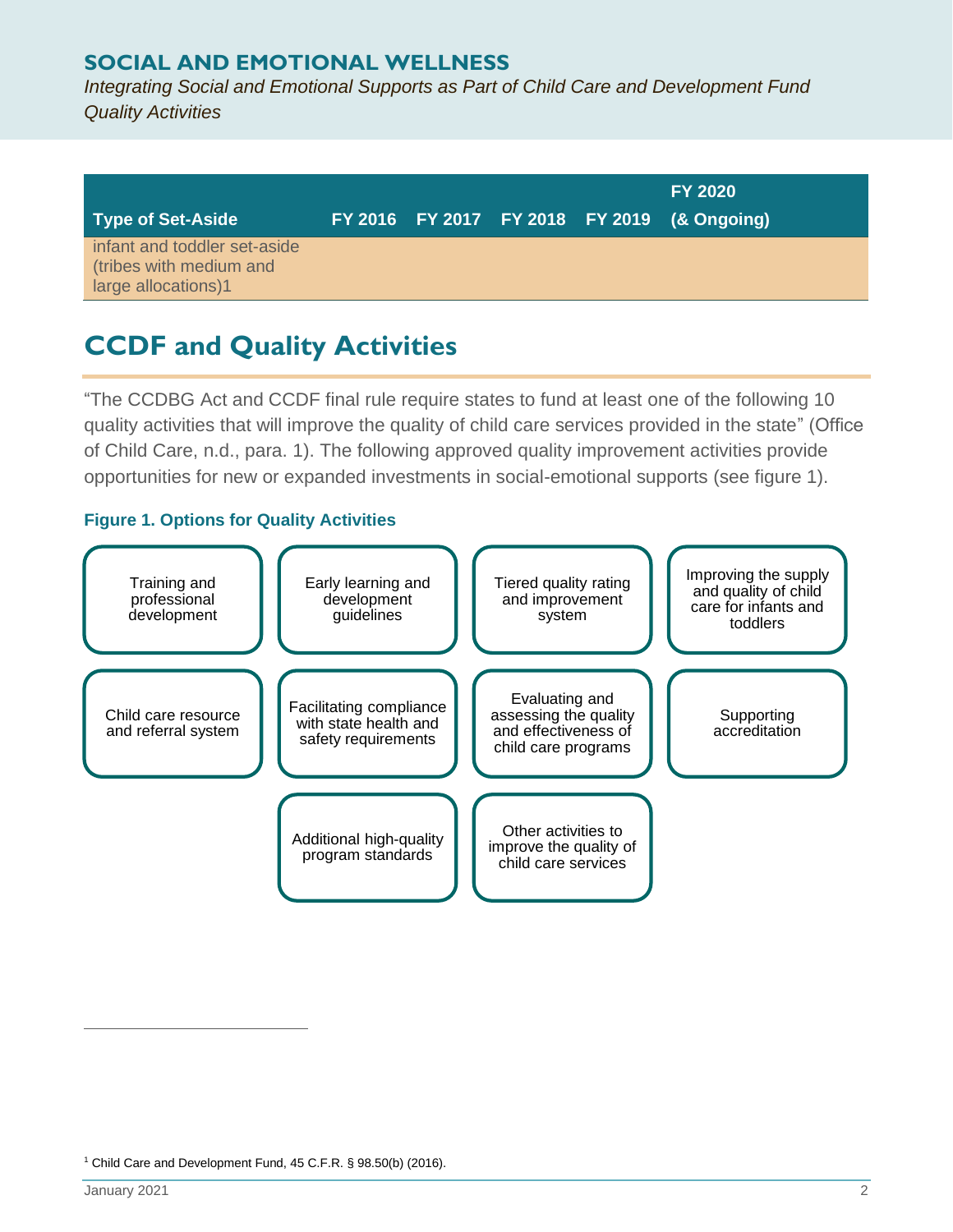### **SOCIAL AND EMOTIONAL WELLNESS**

*Integrating Social and Emotional Supports as Part of Child Care and Development Fund Quality Activities*

- **1.** Supporting the training and professional development of the child care workforce
- **2.** Improving development or implementation of early learning and development guidelines by providing technical assistance to eligible child care providers
- **3.** Developing, implementing, or enhancing a tiered quality rating and improvement system [(or other system of quality improvement, even if not called a QRIS, as long as the other quality improvement system contains the elements of a QRIS). A QRIS is a systematic framework for evaluating, improving, and communicating the level of quality in early childhood programs and contains five key elements:
	- a. Program standards
	- b. Supports to programs to improve quality
	- c. Financial incentives and supports
	- d. Quality assurance and monitoring
	- e. Outreach and consumer education
- **4.** Improving the supply and quality of child care programs and services for infants and toddlers
- **5.** Establishing or expanding a statewide system of child care resource and referral services
- **6.** Facilitating compliance with state requirements for inspection, monitoring, training, and health and safety standards
- **7.** Evaluating and assessing the quality and effectiveness of child care programs and services offered in the state
- **8.** Supporting accreditation
- **9.** Supporting state or local efforts to develop or adopt high-quality program standards relating to health, mental health, nutrition, physical activity, and physical development
- **10.**Carrying out other activities determined by the state to improve the quality of child care services [for infants and toddlers, preschool-aged, and school-aged children, which may include consumer and provider education activities, for which measurement of outcomes is possible relating to improved provider preparedness, child safety, child well-being, or entry to kindergarten] (Office of Child Care, n.d., para. 1).

## Other Approved Quality Improvement Activities

Other quality improvement activities can be implemented that improve the quality of child care services provided, so long as outcomes related to the improvement of provider preparedness,